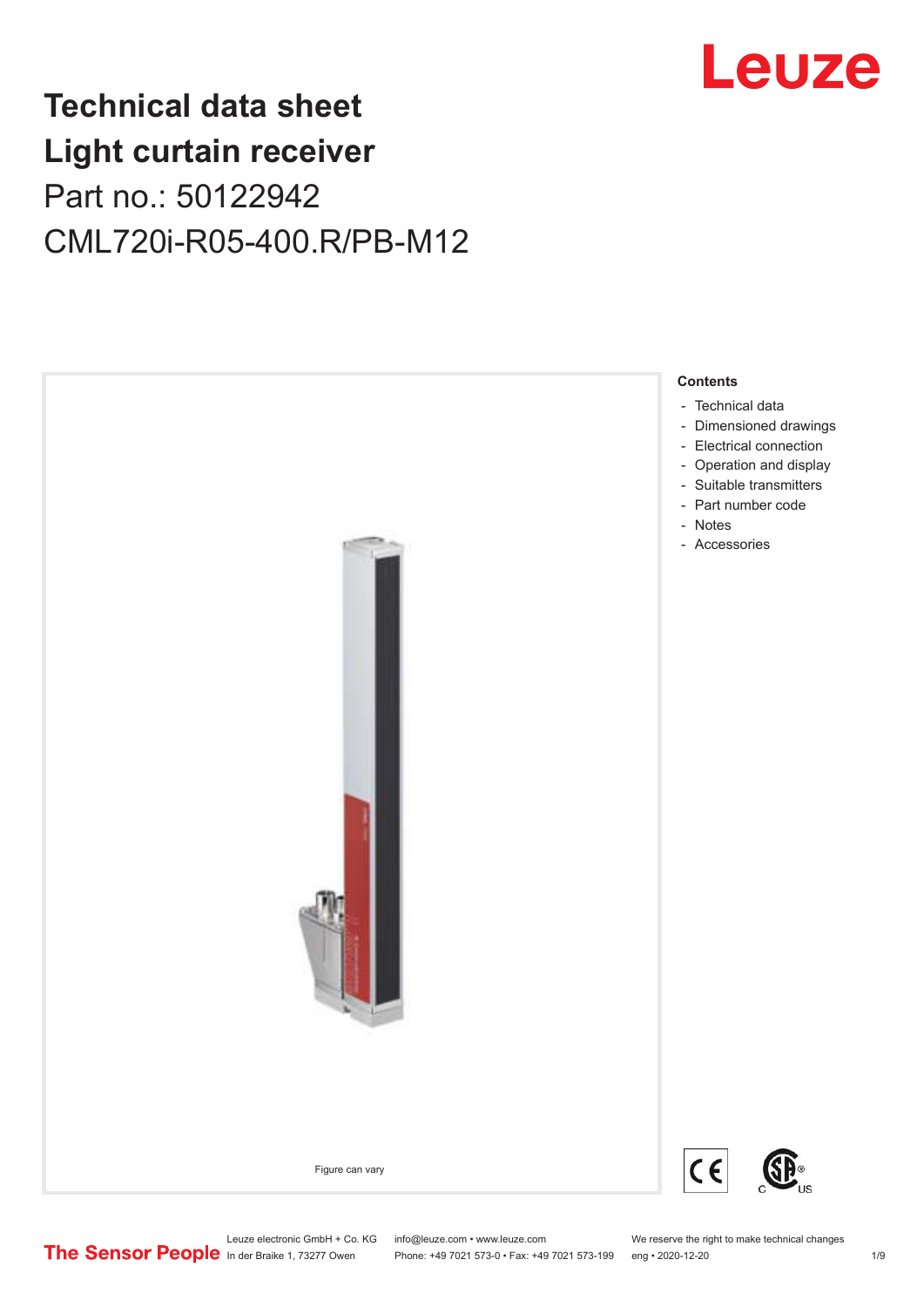## <span id="page-1-0"></span>**Technical data**

# Leuze

| <b>Basic data</b>                                 |                                                                    |
|---------------------------------------------------|--------------------------------------------------------------------|
| <b>Series</b>                                     | 720                                                                |
| <b>Operating principle</b>                        | Throughbeam principle                                              |
| Device type                                       | Receiver                                                           |
| <b>Contains</b>                                   | Accessories for the use of the BT-2R1                              |
| <b>Application</b>                                | Object measurement                                                 |
| <b>Special version</b>                            |                                                                    |
| <b>Special version</b>                            | Crossed-beam scanning                                              |
|                                                   | Diagonal-beam scanning                                             |
|                                                   | Parallel-beam scanning                                             |
| <b>Optical data</b>                               |                                                                    |
| <b>Operating range</b>                            | Guaranteed operating range                                         |
| <b>Operating range</b>                            | 0.13.5m                                                            |
| <b>Operating range limit</b>                      | Typical operating range                                            |
| <b>Operating range limit</b>                      | 0.14.5m                                                            |
| <b>Measurement field length</b>                   | 400 mm                                                             |
| <b>Number of beams</b>                            | 80 Piece(s)                                                        |
| Beam spacing                                      | 5 <sub>mm</sub>                                                    |
| <b>Measurement data</b>                           |                                                                    |
| Minimum object diameter                           | $10 \text{ mm}$                                                    |
| <b>Electrical data</b>                            |                                                                    |
|                                                   |                                                                    |
| <b>Protective circuit</b>                         | Polarity reversal protection                                       |
|                                                   | Short circuit protected                                            |
|                                                   | <b>Transient protection</b>                                        |
|                                                   |                                                                    |
| Performance data<br>Supply voltage U <sub>B</sub> | 18  30 V, DC                                                       |
| <b>Residual ripple</b>                            | 0  15 %, From $U_{\rm B}$                                          |
| <b>Open-circuit current</b>                       | 0  165 mA, The specified values refer                              |
|                                                   | to the entire package consisting of trans-<br>mitter and receiver. |
|                                                   |                                                                    |
| Inputs/outputs selectable                         |                                                                    |
| Output current, max.                              | 100 mA                                                             |
| Input resistance                                  | $6.000\ \Omega$                                                    |
| Number of inputs/outputs selectable 2 Piece(s)    |                                                                    |
| Type                                              | Inputs/outputs selectable                                          |
| Voltage type, outputs                             | DC                                                                 |
| Switching voltage, outputs                        | Typ. $U_R / 0 V$                                                   |
| Voltage type, inputs                              | <b>DC</b>                                                          |
| Switching voltage, inputs                         | high: $\geq 6V$                                                    |
|                                                   | $low: 4V$                                                          |
|                                                   |                                                                    |
| Input/output 1                                    |                                                                    |
| Activation/disable delay                          | 1 <sub>ms</sub>                                                    |
| <b>Timing</b>                                     |                                                                    |
| <b>Cycle time</b>                                 | 2.8 <sub>ms</sub>                                                  |
| Response time per beam                            | $30 \mu s$                                                         |
|                                                   |                                                                    |
| <b>Interface</b>                                  |                                                                    |
| Type                                              | PROFIBUS DP                                                        |
| <b>PROFIBUS DP</b>                                |                                                                    |
| <b>Function</b>                                   | Process                                                            |

| <b>Service interface</b>                         |                              |
|--------------------------------------------------|------------------------------|
| Type                                             | IO-Link                      |
| <b>IO-Link</b>                                   |                              |
| <b>Function</b>                                  | Configuration via software   |
|                                                  | Service                      |
|                                                  |                              |
| <b>Connection</b>                                |                              |
| <b>Number of connections</b>                     | 2 Piece(s)                   |
| Plug outlet                                      | Rear side                    |
| <b>Connection 1</b>                              |                              |
| <b>Function</b>                                  | Configuration interface      |
|                                                  | Connection to transmitter    |
|                                                  | Signal IN                    |
|                                                  | Signal OUT                   |
|                                                  | Voltage supply               |
| <b>Type of connection</b>                        | Connector                    |
| <b>Thread size</b>                               | M <sub>12</sub>              |
| <b>Type</b>                                      | Male                         |
| <b>Material</b>                                  | Metal                        |
|                                                  |                              |
| No. of pins                                      | 8-pin<br>A-coded             |
| Encoding                                         |                              |
| <b>Connection 2</b>                              |                              |
| <b>Function</b>                                  | <b>BUS IN</b>                |
|                                                  | <b>BUS OUT</b>               |
| Type of connection                               | Connector                    |
| <b>Thread size</b>                               | M <sub>12</sub>              |
| <b>Type</b>                                      | Female                       |
| <b>Material</b>                                  | Metal                        |
| No. of pins                                      | 5-pin                        |
| Encoding                                         | B-coded                      |
| <b>Mechanical data</b>                           |                              |
|                                                  | Cubic                        |
| Design                                           | 29 mm x 35.4 mm x 423 mm     |
| Dimension (W x H x L)<br><b>Housing material</b> | Metal                        |
| <b>Metal housing</b>                             | Aluminum                     |
| Lens cover material                              | Plastic                      |
| Net weight                                       | 700 g                        |
| <b>Housing color</b>                             | Silver                       |
| Type of fastening                                | Groove mounting              |
|                                                  | Via optional mounting device |
|                                                  |                              |
| <b>Operation and display</b>                     |                              |
| Type of display                                  | LED                          |
|                                                  | OLED display                 |
| <b>Number of LEDs</b>                            | 2 Piece(s)                   |
| Type of configuration                            | Software                     |
|                                                  | Teach-in                     |
| <b>Operational controls</b>                      | Membrane keyboard            |
| <b>Environmental data</b>                        |                              |
|                                                  |                              |
| Ambient temperature, operation                   | $-3060 °C$                   |
| Ambient temperature, storage                     | $-40$ 70 °C                  |
|                                                  |                              |

Leuze electronic GmbH + Co. KG info@leuze.com • www.leuze.com We reserve the right to make technical changes ln der Braike 1, 73277 Owen Phone: +49 7021 573-0 • Fax: +49 7021 573-199 eng • 2020-12-20 2/9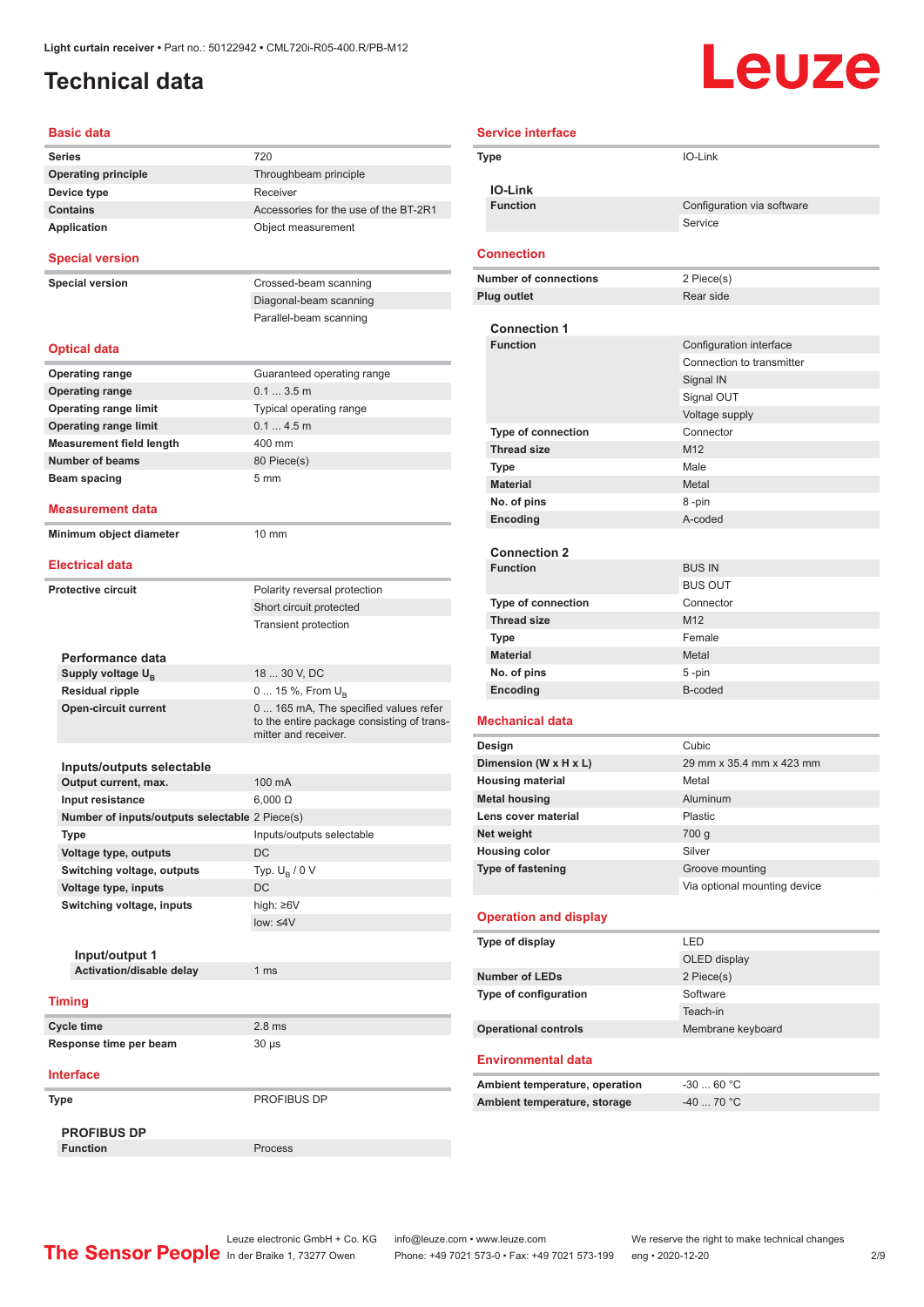## **Technical data**

# Leuze

#### **Certifications**

| Degree of protection     | IP 65         |
|--------------------------|---------------|
| <b>Protection class</b>  | Ш             |
| <b>Certifications</b>    | c CSA US      |
| <b>Standards applied</b> | IEC 60947-5-2 |
|                          |               |

#### **Classification**

| <b>Customs tariff number</b> | 90314990 |
|------------------------------|----------|
| eCl@ss 5.1.4                 | 27270910 |
| eCl@ss 8.0                   | 27270910 |
| eCl@ss 9.0                   | 27270910 |
| eCl@ss 10.0                  | 27270910 |
| eCl@ss 11.0                  | 27270910 |
| <b>ETIM 5.0</b>              | EC002549 |
| <b>ETIM 6.0</b>              | EC002549 |
| <b>ETIM 7.0</b>              | EC002549 |
|                              |          |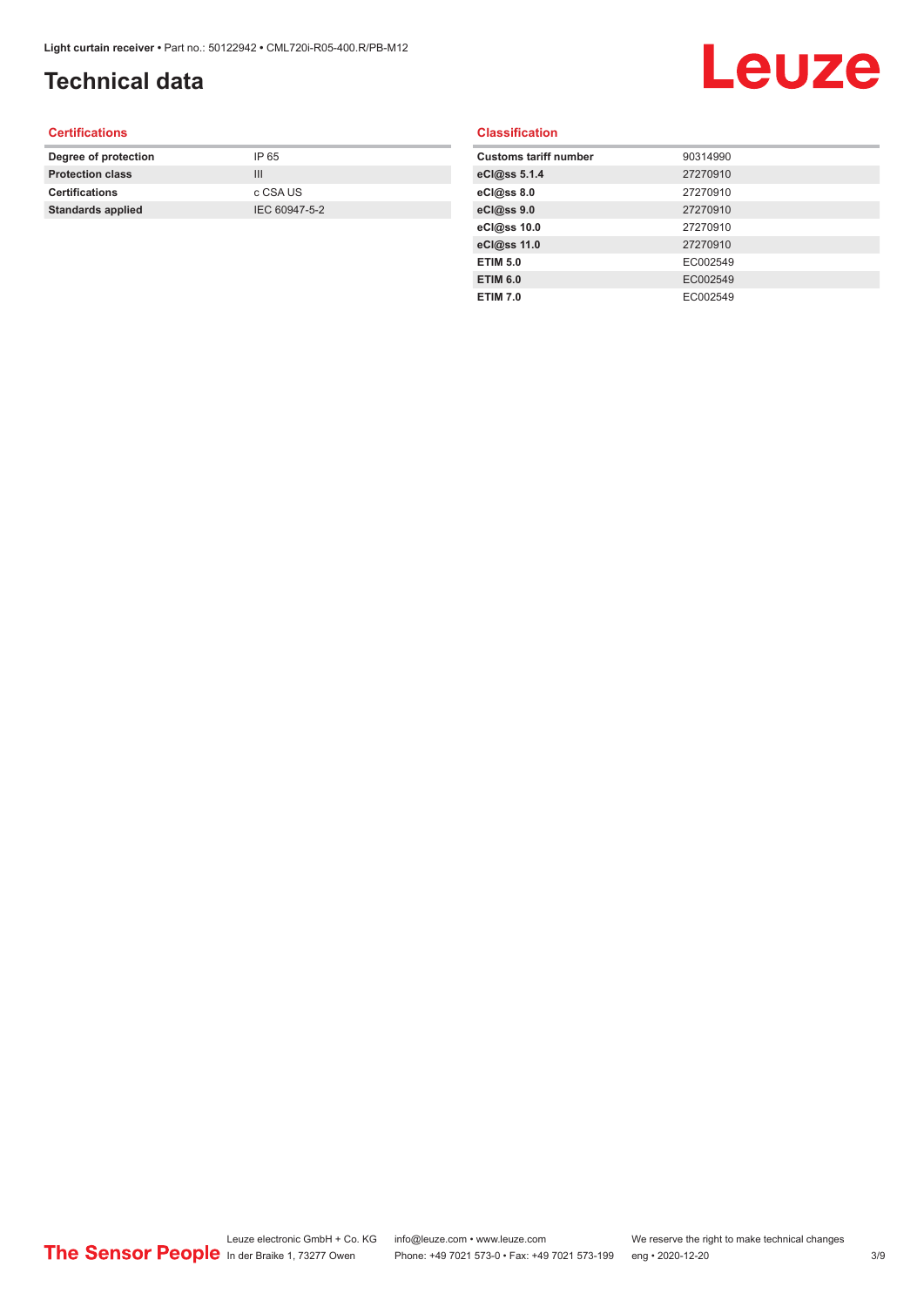#### <span id="page-3-0"></span>**Dimensioned drawings**

All dimensions in millimeters





F M6 thread G Fastening groove

- T Transmitter
- R Receiver
- Y 2.5 mm
- 

Leuze electronic GmbH + Co. KG info@leuze.com • www.leuze.com We reserve the right to make technical changes<br>
The Sensor People in der Braike 1, 73277 Owen Phone: +49 7021 573-0 • Fax: +49 7021 573-199 eng • 2020-12-20 Phone: +49 7021 573-0 • Fax: +49 7021 573-199 eng • 2020-12-20 4/9

## **Leuze**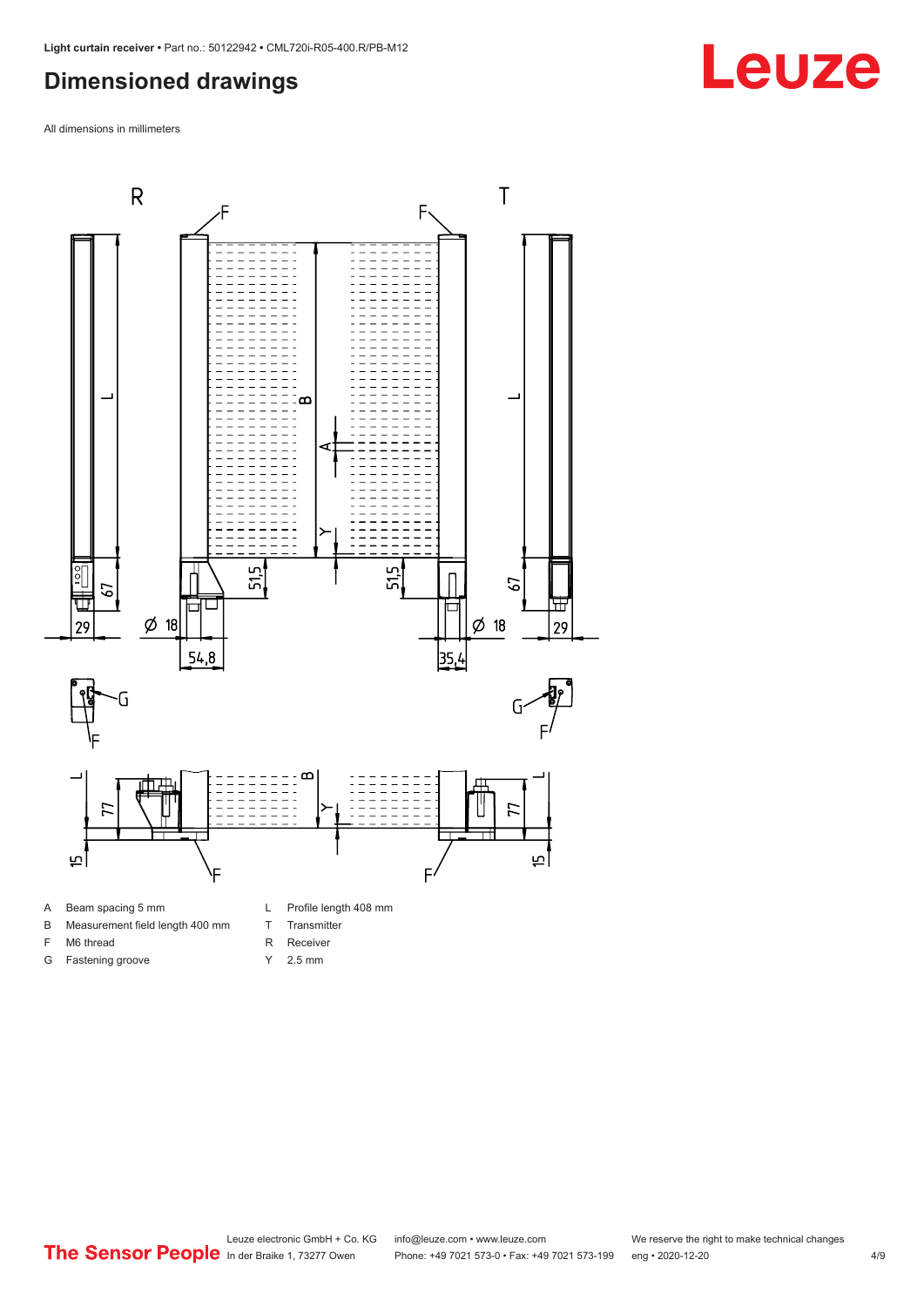#### <span id="page-4-0"></span>**Dimensioned drawings**





### **Electrical connection**

**Connection 1**

| <b>Function</b>           | Configuration interface   |  |
|---------------------------|---------------------------|--|
|                           | Connection to transmitter |  |
|                           | Signal IN                 |  |
|                           | Signal OUT                |  |
|                           | Voltage supply            |  |
| <b>Type of connection</b> | Connector                 |  |
| <b>Thread size</b>        | M12                       |  |
| <b>Type</b>               | Male                      |  |
| <b>Material</b>           | Metal                     |  |
| No. of pins               | 8-pin                     |  |
| Encoding                  | A-coded                   |  |

#### **Pin Pin assignment**

| 1              | $V +$            |  |  |
|----------------|------------------|--|--|
| $\overline{2}$ | I/O <sub>1</sub> |  |  |
| 3              | <b>GND</b>       |  |  |
| $\overline{4}$ | IO-Link          |  |  |
| 5              | I/O <sub>2</sub> |  |  |
| 6              | RS 485 Tx+       |  |  |
| 7              | RS 485 Tx+       |  |  |
| 8              | <b>FE/SHIELD</b> |  |  |
|                |                  |  |  |



#### **Connection 2**

| <b>Function</b>    | <b>BUS IN</b>  |
|--------------------|----------------|
|                    | <b>BUS OUT</b> |
| Type of connection | Connector      |
| <b>Thread size</b> | M12            |
| <b>Type</b>        | Female         |
| <b>Material</b>    | Metal          |
| No. of pins        | $5 - pin$      |
| Encoding           | B-coded        |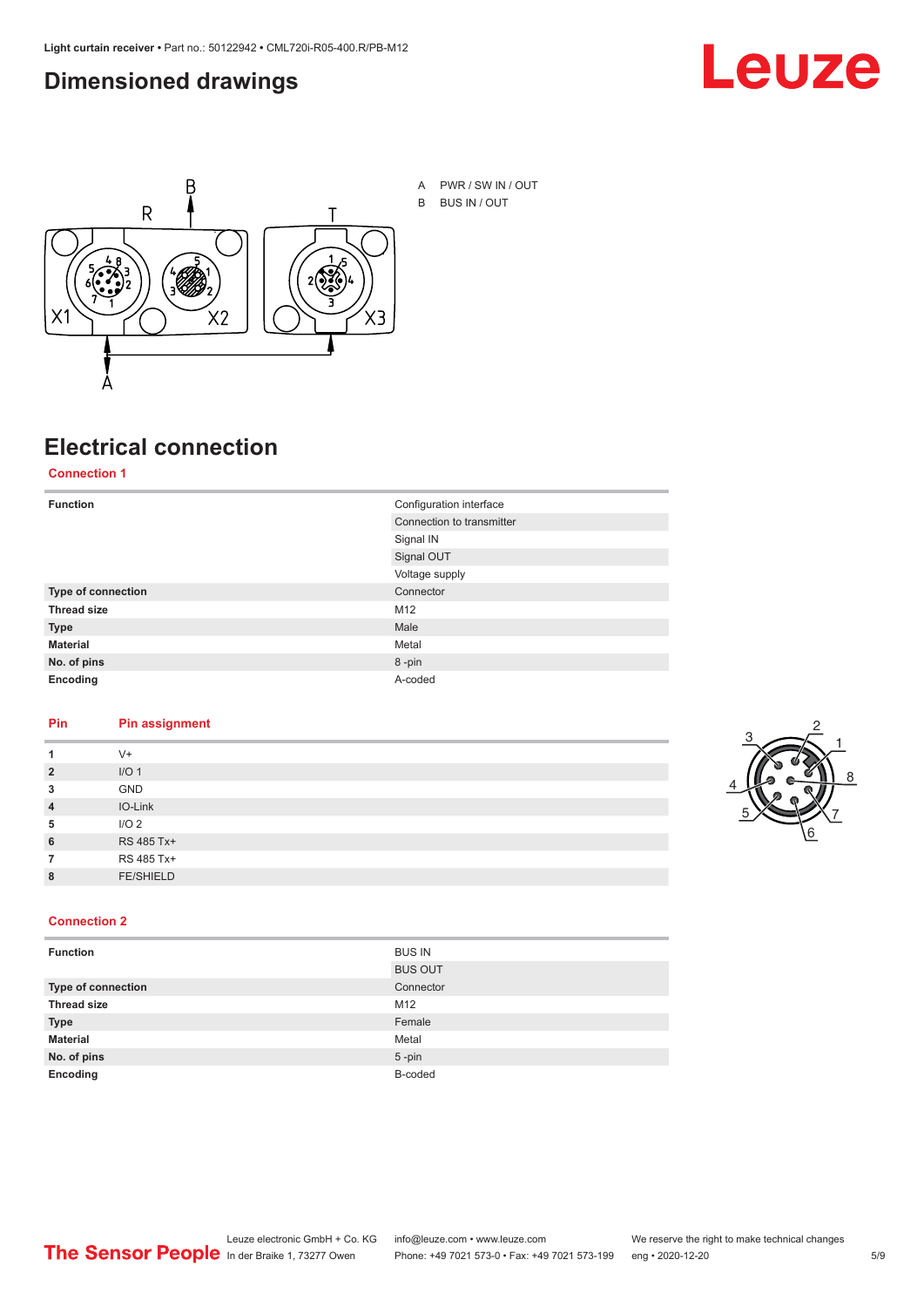## <span id="page-5-0"></span>**Electrical connection**

#### **Pin Pin assignment 1** V+ **2** Tx-**3** PB GND **4** Tx+ **5** FE/SHIELD 3 2 1 5 4



| <b>LED</b>     | <b>Display</b>           | <b>Meaning</b>                         |
|----------------|--------------------------|----------------------------------------|
|                | Green, continuous light  | Operational readiness                  |
|                | Green, flashing          | Teach / error                          |
| $\overline{2}$ | Yellow, continuous light | Light path free, with function reserve |
|                | Yellow, flashing         | No function reserve                    |
|                | Off                      | Object detected                        |

#### **Suitable transmitters**

| Part no. | <b>Designation</b>        | <b>Article</b>               | <b>Description</b>                                                          |
|----------|---------------------------|------------------------------|-----------------------------------------------------------------------------|
| 50119453 | CML720i-T05-400.R-<br>M12 | Light curtain<br>transmitter | Operating range: 0.1  3.5 m<br>Connection: Connector, M12, Rear side, 5-pin |

#### **Part number code**

Part designation: **CML7XXi-YZZ-AAAA.BCCCDDD-EEEFFF**

| <b>CML</b>  | <b>Operating principle</b><br>Measuring light curtain                                                                                     |
|-------------|-------------------------------------------------------------------------------------------------------------------------------------------|
| 7XXi        | <b>Series</b><br>720i: 720i series<br>730i: 730i series                                                                                   |
| Y           | Device type<br>T: transmitter<br>R: receiver                                                                                              |
| <b>ZZ</b>   | <b>Beam spacing</b><br>$05:5$ mm<br>10:10 mm<br>20:20 mm<br>40:40 mm                                                                      |
| <b>AAAA</b> | Measurement field length [mm], dependent on beam spacing                                                                                  |
| B           | Equipment<br>A: connector outlet, axial<br>R: rear connector outlet                                                                       |
| <b>CCC</b>  | Interface<br>L: IO-Link<br>/CN: CANopen<br>/PB: PROFIBUS<br>/PN: PROFINET<br>/CV: Analog current and voltage output<br>/D3: RS 485 Modbus |

Leuze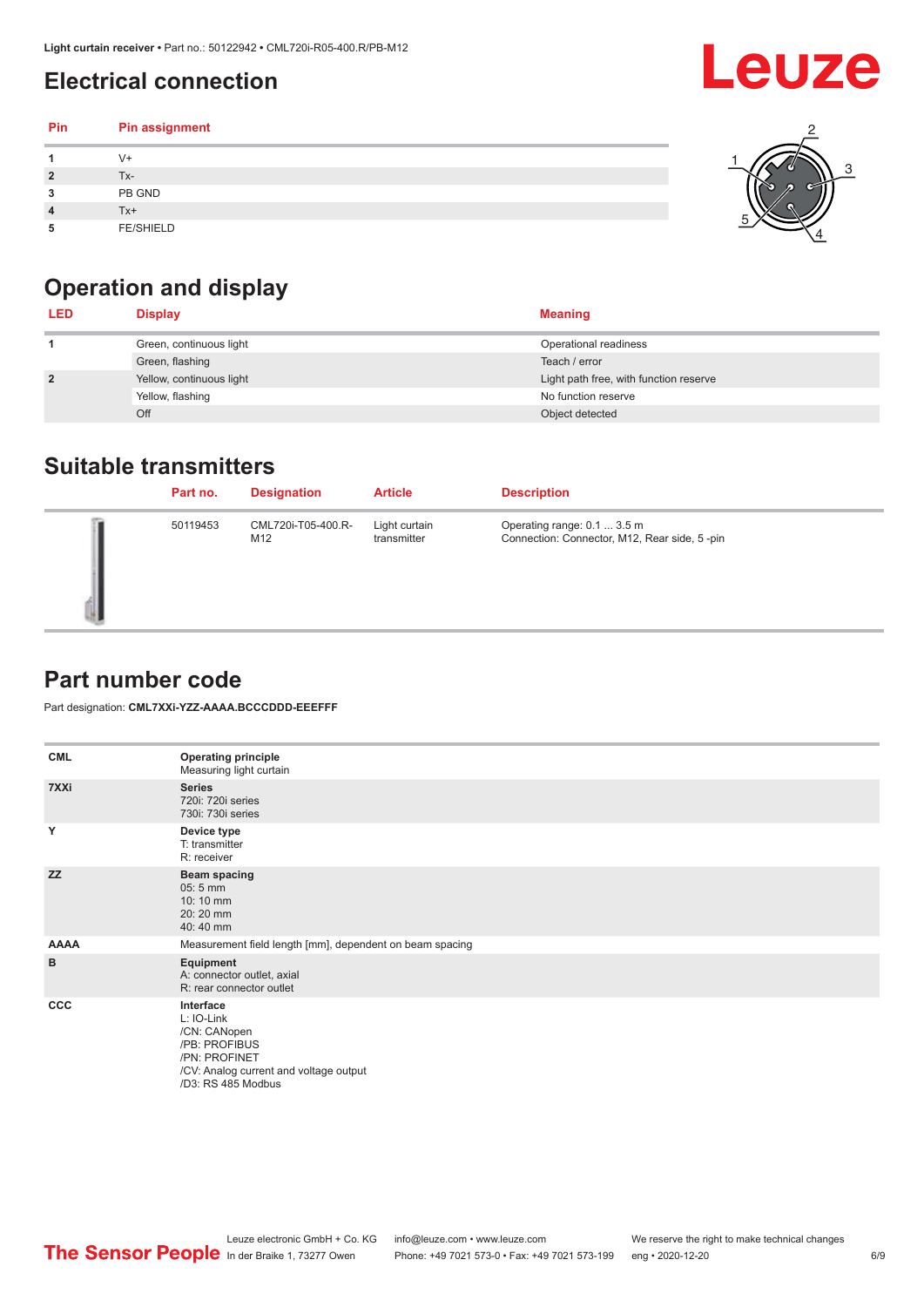#### <span id="page-6-0"></span>**Part number code**



| <b>DDD</b>  | <b>Special equipment</b><br>-PS: Power Setting                                                  |
|-------------|-------------------------------------------------------------------------------------------------|
| <b>EEE</b>  | <b>Electrical connection</b><br>M12: M12 connector                                              |
| <b>FFF</b>  | -EX: Explosion protection                                                                       |
|             |                                                                                                 |
| <b>Note</b> |                                                                                                 |
|             | $\&$ A list with all available device types can be found on the Leuze website at www.leuze.com. |

#### **Notes**

| Observe intended use!                                                                                                                                                                                                            |
|----------------------------------------------------------------------------------------------------------------------------------------------------------------------------------------------------------------------------------|
| $\%$ This product is not a safety sensor and is not intended as personnel protection.<br>$\%$ The product may only be put into operation by competent persons.<br>$\%$ Only use the product in accordance with its intended use. |
|                                                                                                                                                                                                                                  |



#### **For UL applications:**

ª For UL applications, use is only permitted in Class 2 circuits in accordance with the NEC (National Electric Code). ª These proximity switches shall be used with UL Listed Cable assemblies rated 30V, 0.5A min, in the field installation, or equivalent (categories: CYJV/ CYJV7 or PVVA/PVVA7)

#### **Accessories**

## Connection technology - Connection cables

|        | Part no. | <b>Designation</b>     | <b>Article</b>   | <b>Description</b>                                                                                                                                         |
|--------|----------|------------------------|------------------|------------------------------------------------------------------------------------------------------------------------------------------------------------|
| 2<br>W | 50132079 | KD U-M12-5A-V1-<br>050 | Connection cable | Connection 1: Connector, M12, Axial, Female, A-coded, 5-pin<br>Connection 2: Open end<br>Shielded: No<br>Cable length: 5,000 mm<br>Sheathing material: PVC |

#### Connection technology - Y distribution cables

|             |   | Part no. | <b>Designation</b>          | <b>Article</b>        | <b>Description</b>                                                                                                                                                                                                                                                                                  |
|-------------|---|----------|-----------------------------|-----------------------|-----------------------------------------------------------------------------------------------------------------------------------------------------------------------------------------------------------------------------------------------------------------------------------------------------|
| 圔<br>⋿<br>٣ | ø | 50118183 | K-Y1 M12A-5m-<br>M12A-S-PUR | Interconnection cable | Connection 1: Connector, M12, Axial, Female, A-coded, 5-pin<br>Connection 2: Connector, M12, Axial, Male, A-coded, 5-pin<br>Connection 3: Connector, M12, Axial, Female, A-coded, 8-pin<br>Shielded: Yes<br>Cable length fork 1: 5,000 mm<br>Cable length fork 2: 150 mm<br>Sheathing material: PUR |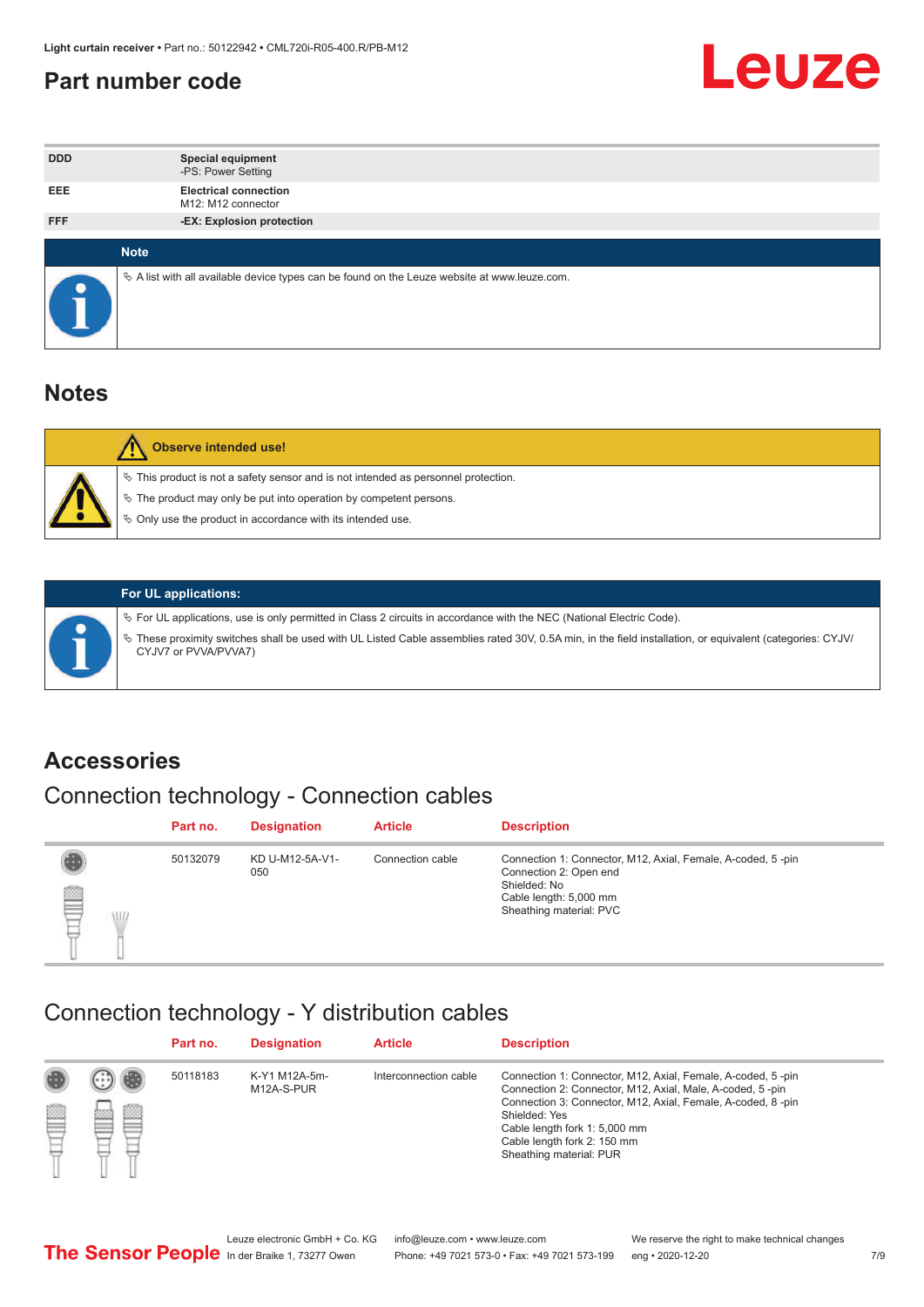#### **Accessories**

## **Leuze**

|   |         | Part no. | <b>Designation</b>           | <b>Article</b>        | <b>Description</b>                                                                                                                                                                                                                                                                             |
|---|---------|----------|------------------------------|-----------------------|------------------------------------------------------------------------------------------------------------------------------------------------------------------------------------------------------------------------------------------------------------------------------------------------|
| œ | 83<br>m | 50123265 | K-YPB M12A-5m-<br>M12A-S-PUR | Interconnection cable | Suitable for interface: PROFIBUS DP<br>Connection 1: Connector, M12, Axial, Male, B-coded, 5-pin<br>Connection 2: Cable with connector, M12, Axial, Female, B-coded, 5-pin<br>Connection 3: Cable with connector, M12, Axial, Male, B-coded, 5-pin<br>Shielded: Yes<br>Sheathing material: PUR |

#### Mounting technology - Mounting brackets

|               | Part no. | <b>Designation</b> | <b>Article</b>      | <b>Description</b>                                                                                                                                                                                                        |
|---------------|----------|--------------------|---------------------|---------------------------------------------------------------------------------------------------------------------------------------------------------------------------------------------------------------------------|
| $\frac{1}{2}$ | 50142900 | BT 700M.5-2SET     | Mounting device set | Design of mounting device: Bracket mounting<br>Fastening, at system: Through-hole mounting, T slotted hole<br>Mounting bracket, at device: Screw type, Sliding block<br>Type of mounting device: Rigid<br>Material: Steel |

### Mounting technology - Swivel mounts

| Part no. | <b>Designation</b> | <b>Article</b>       | <b>Description</b>                                                                                                                                          |
|----------|--------------------|----------------------|-------------------------------------------------------------------------------------------------------------------------------------------------------------|
| 429046   | <b>BT-2R1</b>      | Mounting bracket set | Fastening, at system: Through-hole mounting<br>Mounting bracket, at device: Clampable<br>Type of mounting device: Turning, 360°<br>Material: Metal, Plastic |

#### Configuration devices

| Part no. | <b>Designation</b>             | <b>Article</b>  | <b>Description</b>                                                       |
|----------|--------------------------------|-----------------|--------------------------------------------------------------------------|
| 50121098 | SET MD12-US2-IL1.1<br>$+$ Zub. | Diagnostics set | Interface: USB<br>Connections: 2 Piece(s)<br>Degree of protection: IP 20 |

#### Services

| Part no. | <b>Designation</b> | <b>Article</b>   | <b>Description</b>                                                                                                                                                                                                                                                                                                                                                                                                              |
|----------|--------------------|------------------|---------------------------------------------------------------------------------------------------------------------------------------------------------------------------------------------------------------------------------------------------------------------------------------------------------------------------------------------------------------------------------------------------------------------------------|
| S981001  | CS10-S-110         | Start-up support | Details: Performed at location of customer's choosing, duration: max. 10<br>hours.<br>Conditions: Devices and connection cables are already mounted, price not<br>including travel costs and, if applicable, accommodation expenses.<br>Restrictions: No mechanical (mounting) and electrical (wiring) work<br>performed, no changes (attachments, wiring, programming) to third-party<br>components in the nearby environment. |
| S981005  | CS10-T-110         | Product training | Details: Location and content to be agreed upon, duration: max. 10 hours.<br>Conditions: Price not including travel costs and, if applicable, accommodation<br>expenses.<br>Restrictions: Travel costs and accommodation expenses charged separately<br>and according to expenditure.                                                                                                                                           |